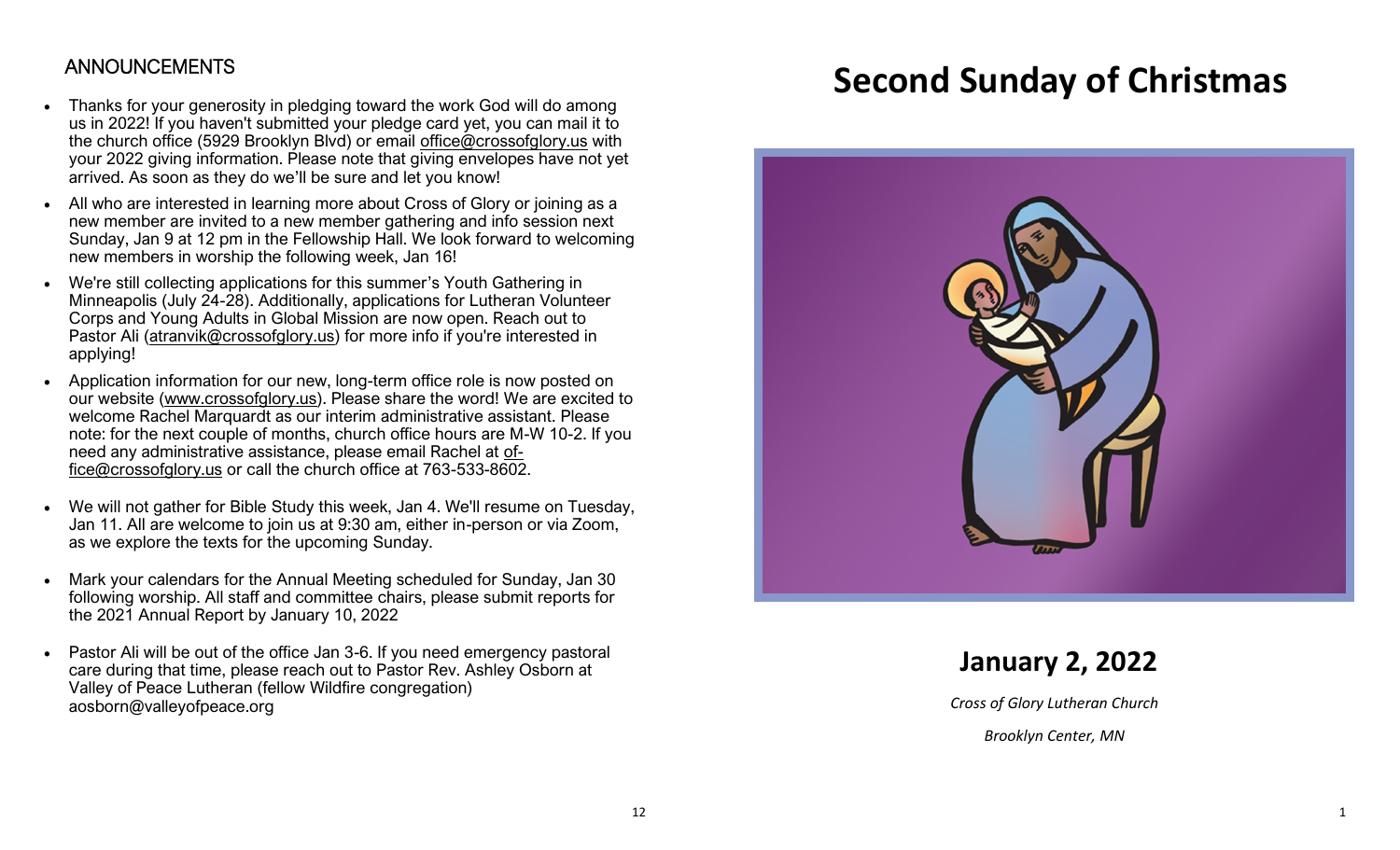### **WELCOME**

#### **CONFESSION + FORGIVENESS**

*\*\* Please stand as you are able*

Pastor: Blessed be the holy Trinity, + one God, who sends the word with angels, who is made flesh among all peoples, and who breathes peace on all the earth. **Amen.** In Christ, we are bold to name our sin and cry out for peace. *\*\*Silence is kept for reflection.*

#### Holy God,

we confess our sin before you. We replace compassion with competition. We seek what is mighty while ignoring the meek. We are quick to anger but slow to forgive. We have not put on love in harmony with you. Wrap us in the grace of your powerful Word. Swaddle our hearts with your peace, that all we do, in word or deed, may reflect your love born among us. **Amen.**

I bring you good news of great joy for all people: God has come among us in the child born of Mary, Christ the Lord. In Christ your sins are forgiven and you are clothed in peace. **Amen.**

# **WEEKLY PRAYER LIST**

Please join us in lifting up these brothers and sisters in prayer:

*Marian Priest Mavis Wold Jackie Fryhling Shar Lauster Norma Gilbertson Dorothy Shoemaker Vicky Jacobson Trish Hambrick Marian Henjum*

*Nancy Hengel John Thomson Sharon Quick Sue Birch*

*Loved ones of Mayvis Smith as they grieve her recent death*

*To be added or removed from the weekly prayer list, please contact the church office (*[office@crossofglory.us](mailto:office@crossofglory.us)*) or call 763-533-8602.*

You are also welcome to stop at our community prayer wall just outside the sanctuary and add a written prayer, fold it up and place it between the wooden pieces in the wall. Further instruction can be found at the prayer wall.

> **Congregational Support as of 11/30/2021 Annual Budget: \$230,000.00 Year to Date Budgeted: \$203,408.33 Year to Date Received: \$207,312.17 Difference: \$3903.84**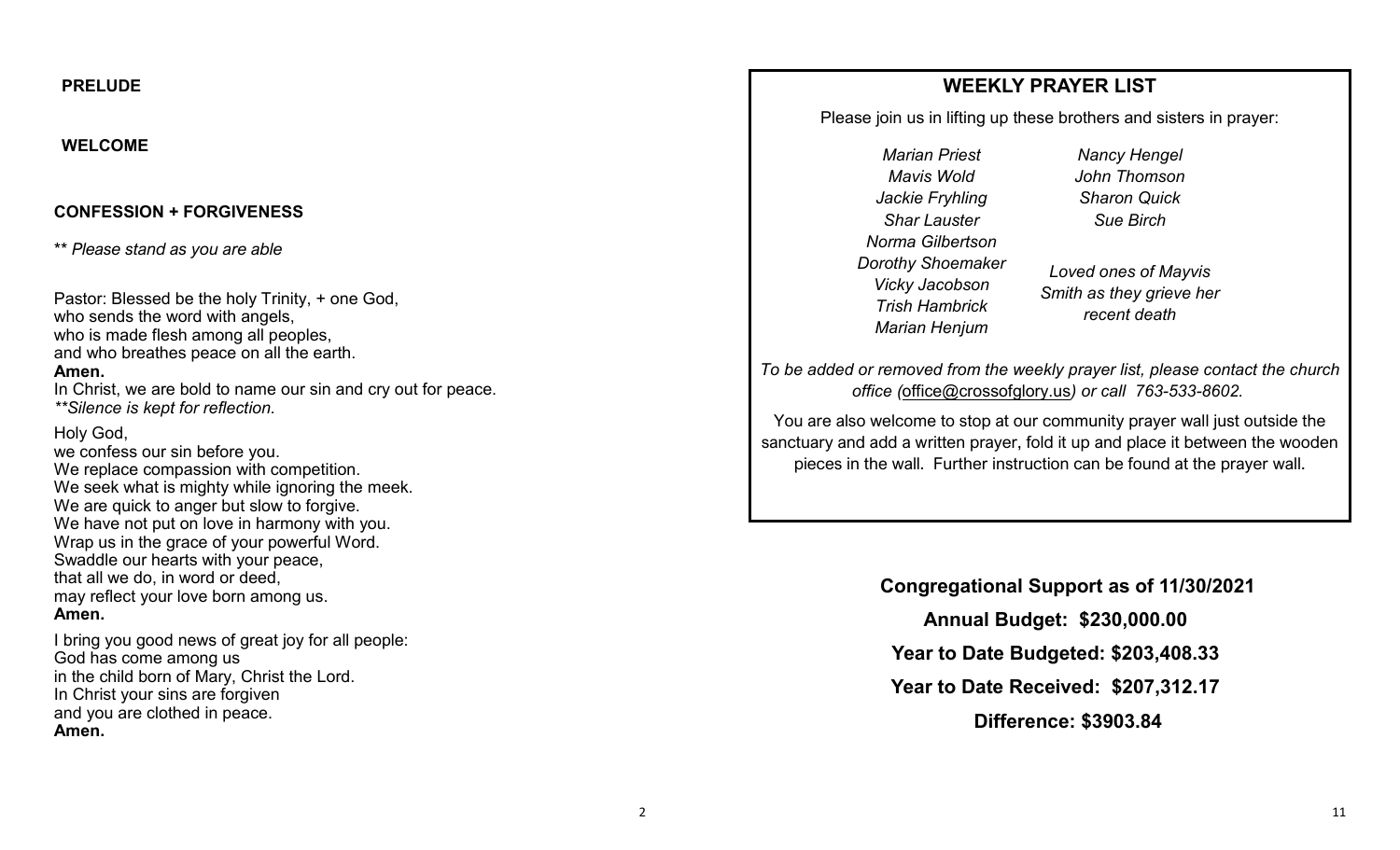#### **DISMISSAL**

Go in peace, Christ is born!

**Thanks be to God!**

#### **POSTLUDE**

#### **MUSIC CREDITS**

The Order of Service is from Evangelical Lutheran Worship which is commended for use in the Evangelical Lutheran Church in America.

Sundays and Seasons © 2020 Augsburg Fortress. Reprinted by permission under Augsburg Fortress Liturgies Annual License #024779. All rights reserved.

#### **WORSHIP LEADERSHIP**

Lead Pastor: Rev. Ali Tranvik Organist: Allan Mahnke Worship Vocalist: Kris Simon Lector: Kris Simon Greeters: Tom Simon, Carol Sjoquist Communion Assistants: Kris Simon, Arlene Kosek, Judy Olson Technical Team: Ryan Bailey, Dawn Bailey, and Bill Bailey Ministers: The people of Cross of Glory

### **MUSIC Awake and Greet the New Morn #296 1,3,4**

- 1 Awake! Awake, and greet the new morn, song, for angels herald its dawning. Sing out your joy, for now he is born, behold! the Child of our longing. Come as a baby weak and poor, to bring all hearts together, he opens wide the heav'nly door and lives now inside us forever.
- 3 In darkest night his coming shall be, when all the world is despairing, as morning light so quiet and free, so warm and gentle and caring. Then shall the mute break forth in

the lame shall leap in wonder, the weak be raised above the strong, and weapons be broken asunder.

- 4 Rejoice, rejoice, take heart in the night, though dark the winter and cheerless, the rising sun shall crown you with light,
	- be strong and loving and fearless. Love be our song and love our prayer and love our endless story; may God fill ev'ry day we share and bring us at last into glory.

*\*\* please be seated*

### **PRAYER OF THE DAY**

The Lord be with you. **And also with you.** 

Let us pray . *. .***God-With-Us, you have dwelled among us that we might dwell with one another. By your Spirit, illuminate our lives with your light, that we might share it in the work of our daily lives; through Jesus Christ Emmanuel. Amen**

#### **MUSIC What Child is this? #296 1-3**

What child is this, who, laid to rest, on Mary's lap is sleeping? Whom angels greet with anthems sweet while shepherds watch are keeping? This, this is Christ the king, whom shepherds guard and angels sing;

haste, haste to bring him laud, the babe, the son of Mary!

2 Why lies he in such mean estate where ox and ass are feeding? Good Christian, fear; for sinners here the silent Word is pleading.

Nails, spear shall pierce him through, the cross be borne for me, for you; hail, hail the Word made flesh, the babe, the son of Mary!

3 So bring him incense, gold, and myrrh;

come, peasant, king, to own him. The King of kings salvation brings; let loving hearts enthrone him. Raise, raise the song on high, the virgin sings her lullaby; joy, joy, for Christ is born, the babe, the son of Mary!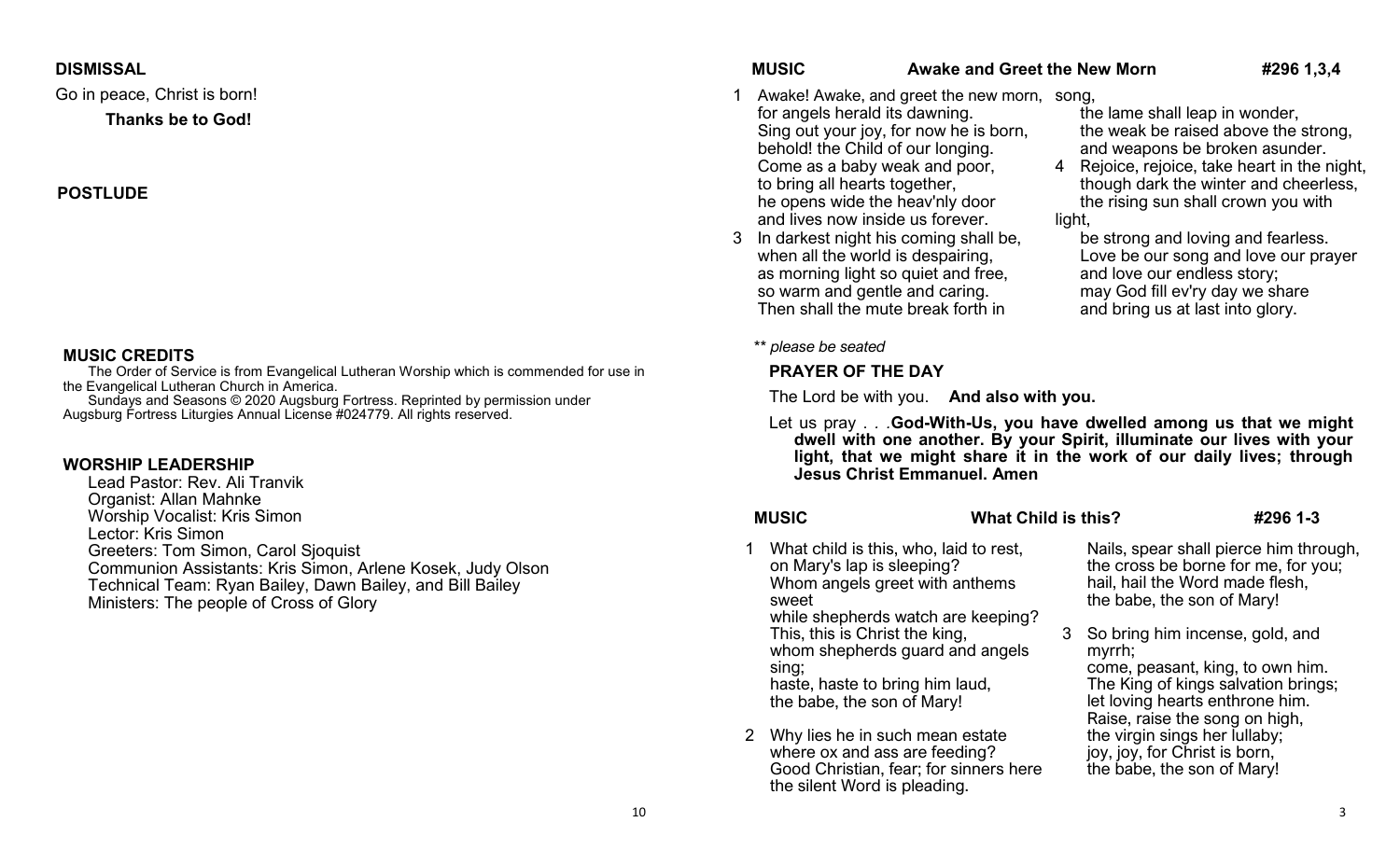#### **FIRST READING**: **Jeremiah 31:7-14**

For thus says the Lord: Sing aloud with gladness for Jacob, and raise shouts for the chief of the nations; proclaim, give praise, and say, 'Save, O Lord, your people, the remnant of Israel.' See, I am going to bring them from the land of the north, and gather them from the farthest parts of the earth, among them the blind and the lame, those with child and those in labour, together; a great company, they shall return here. With weeping they shall come, and with consolations I will lead them back, I will let them walk by brooks of water, in a straight path in which they shall not stumble; for I have become a father to Israel, and Ephraim is my firstborn. Hear the word of the Lord, O nations, and declare it in the coastlands far away; say, 'He who scattered Israel will gather him, and will keep him as a shepherd a flock.' For the Lord has ransomed Jacob, and has redeemed him from hands too strong for him. They shall come and sing aloud on the height of Zion, and they shall be radiant over the goodness of the Lord, over the grain, the wine, and the oil, and over the young of the flock and the herd; their life shall become like a watered garden, and they shall never languish again. Then shall the young women rejoice in the dance, and the young men and the old shall be merry. I will turn their mourning into joy, I will comfort them, and give them gladness for sorrow. I will give the priests their fill of fatness,

and my people shall be satisfied with my bounty, says the Lord.

#### **MUSIC Infant Holy #276 1-2**

1 Infant holy, infant lowly, for his bed a cattle stall; oxen lowing, little knowing Christ the child is Lord of all. Swiftly winging, angels singing, bells are ringing, tidings bringing: Christ the child is Lord of all! Christ the child is Lord of all!

### 2 Flocks were sleeping, shepherds keeping vigil till the morning new saw the glory, heard the story, tidings of a gospel true. Thus rejoicing, free from sorrow, praises voicing, greet the morrow: Christ the child was born for you! Christ the child was born for you!

#### **COMMUNION PRAYER**

We thank you, wondrous God, for Jesus, God with us, in these gifts of bread and wine. As we have shared this feast of love, empower us to share your love with all the world. In Emmanuel's name we pray. **Amen.** 

### **ANNOUNCEMENTS**

### **BLESSING**

As you go forth into your fields, may God Emmanuel fill you with all joy, hope, and love, through Christ Jesus, the Word made flesh. **Amen.** 

**MUSIC Arise, Your Light has Come #314 1-4**

- Arise, your light has come! The Spirit's call obey; show forth the glory of your God which shines on you today.
- 2 Arise, your light has come! Fling wide the prison door; proclaim the captive's liberty, good tidings to the poor.
- 3 Arise, your light has come! All you in sorrow born, bind up the brokenhearted ones and comfort those who mourn.
- 4 Arise, your light has come! The mountains burst in song! Rise up like eagles on the wing, God's pow'r will make us strong.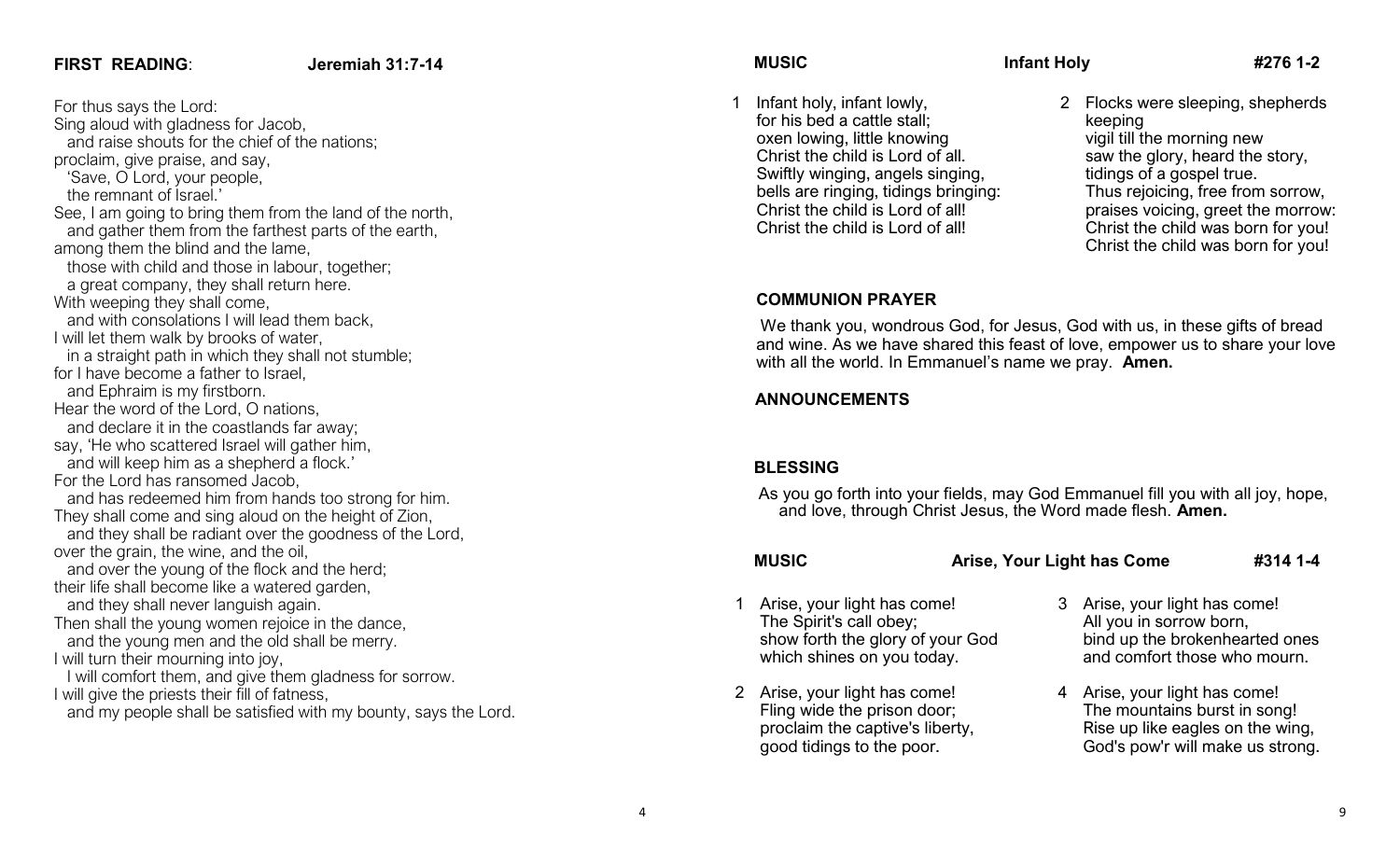### **PRAYERS OF THE PEOPLE**

Lord, in your mercy, **Hear our prayer.**

#### **WORDS OF INSTITUNTION**

On the night in which he was betrayed, our Lord Jesus took bread, gave thanks; broke it, and gave it to his disciples, saying: Take and eat; this is my body, given for you. Do this for the remembrance of me. Again, after supper, he took the cup, gave thanks, and gave it for all to drink, saying: This cup is the new covenant in my blood, shed for you and for all people for the forgiveness of sin. Do this for the remembrance of me.

### **LORD'S PRAYER**

And now let us pray together the prayer that Jesus taught us...

**Our Father, who art in heaven, hallowed be thy name, thy kingdom come, thy will be done, on earth as it is in heaven. Give us this day our daily bread; and forgive us our trespasses, as we forgive those who trespass against us; and lead us not into temptation, but deliver us from evil. For thine is the kingdom, and the power, and the glory, forever and ever. Amen.**

### **COMMUNION**

*(All are welcome to partake in this holy meal at God's table. Christ is the host and we are the guests. If you're worshipping with us in person, please wait to come forward until an usher dismisses your row. Note that gluten free wafers and grape juice options are available upon request. If you'd like communion to be brought to you, simply cue an usher. If you're worshipping from home, you are invited to partake in this holy meal at home with a form of bread and either wine or juice, trusting that God is present in it, and that it draws us together as one body, even while we are apart)*

In Christ's manger, at Christ's table, come, see what God makes known for you

The body of Christ is given for you. **Amen**.

The blood of Christ is shed for you. **Amen**.

#### **SECOND READING John 1:1-9**

In the beginning was the Word, and the Word was with God, and the Word was God. He was in the beginning with God. All things came into being through him, and without him not one thing came into being. What has come into being in him was life, and the life was the light of all people. The light shines in the darkness, and the darkness did not overcome it.

There was a man sent from God, whose name was John. He came as a witness to testify to the light, so that all might believe through him. He himself was not the light, but he came to testify to the light. The true light, which enlightens everyone, was coming into the world.

**SPECIAL MUSIC "Away in a Manger" Kris Simon**

#### **GOSPEL READING Luke 2:15-20**

When the angels had left them and gone into heaven, the shepherds said to one another, 'Let us go now to Bethlehem and see this thing that has taken place, which the Lord has made known to us.' So they went with haste and found Mary and Joseph, and the child lying in the manger. When they saw this, they made known what had been told them about this child; and all who heard it were amazed at what the shepherds told them. But Mary treasured all these words and pondered them in her heart. The shepherds returned, glorifying and praising God for all they had heard and seen, as it had been told them.

**SERMON Pastor Ali Tranvik**